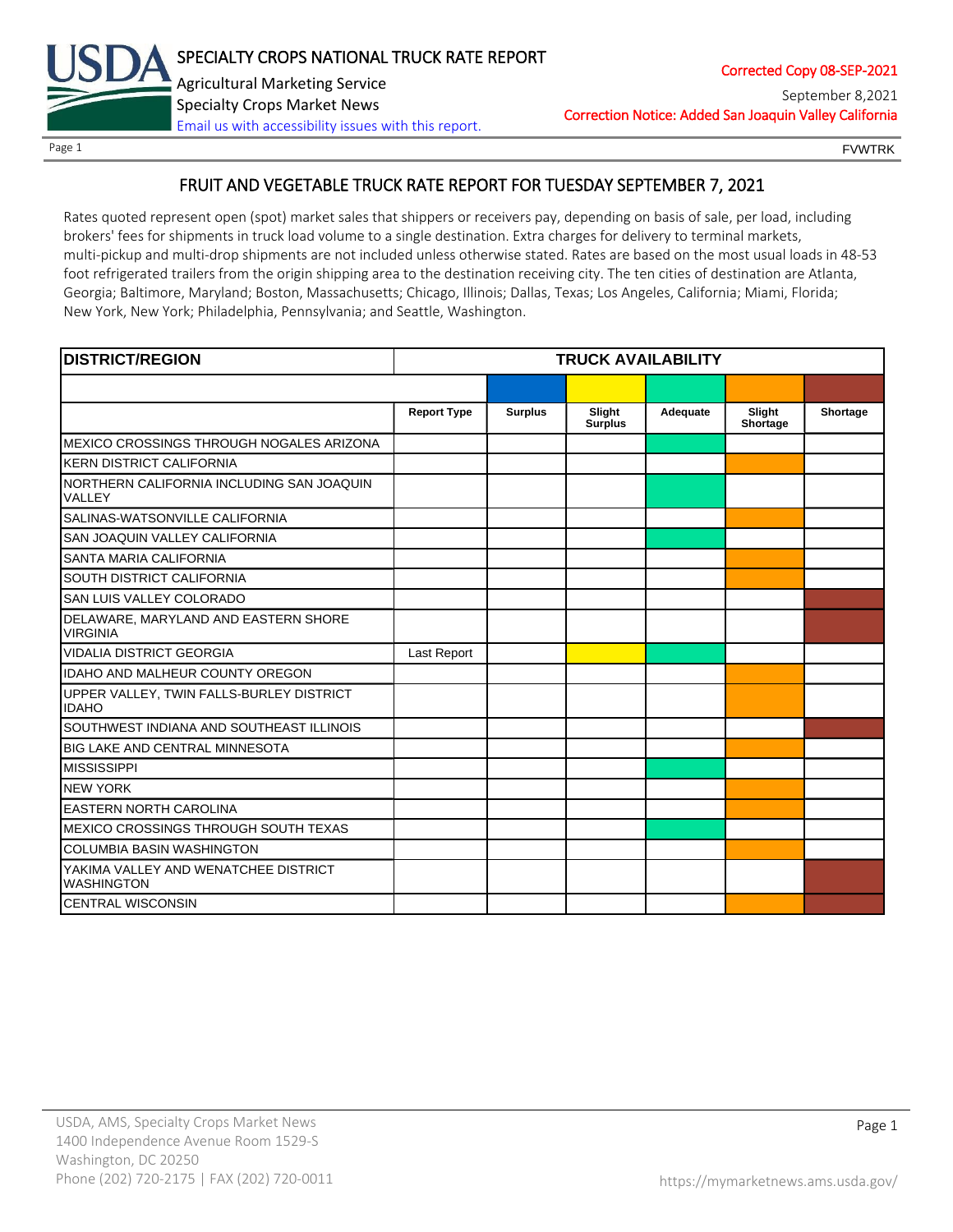

Page 2 FOUNTRK CONTROL CONTROL CONTROL CONTROL CONTROL CONTROL CONTROL CONTROL CONTROL CONTROL CONTROL CONTROL CONTROL CONTROL CONTROL CONTROL CONTROL CONTROL CONTROL CONTROL CONTROL CONTROL CONTROL CONTROL CONTROL CONTROL

# PRICES FOR TUESDAY SEPTEMBER 7, 2021

In areas where rates are based on package rates, per-load rates were derived by multiplying the package rate by the number of packages in the most usual load in a 48-53 foot trailer.

## PERCENTAGE OF CHANGE FROM TUESDAY AUGUST 31, 2021 SHOWN IN ()

| MEXICO CROSSINGS THROUGH NOGALES ARIZONA         |                 |                   |                                                                                                                         |        |  |
|--------------------------------------------------|-----------------|-------------------|-------------------------------------------------------------------------------------------------------------------------|--------|--|
| --MANGOES                                        |                 |                   |                                                                                                                         |        |  |
|                                                  |                 |                   |                                                                                                                         |        |  |
| Los Angeles                                      | Adequate        | RANGE<br>900-1200 | <b>MOSTLY</b>                                                                                                           | $(+5)$ |  |
| <b>KERN DISTRICT CALIFORNIA</b>                  |                 |                   |                                                                                                                         |        |  |
|                                                  |                 |                   |                                                                                                                         |        |  |
| --CARROTS AND GRAPES                             |                 |                   |                                                                                                                         |        |  |
|                                                  |                 | RANGE             | <b>MOSTLY</b>                                                                                                           |        |  |
| Atlanta                                          | Slight Shortage | 8800-10600        | 9900-10400                                                                                                              | (0)    |  |
| Baltimore                                        | Slight Shortage | 9900-12500        | 11700-12500                                                                                                             | (0)    |  |
| Boston                                           | Slight Shortage | 10800-12700       | 11900-12300                                                                                                             | (0)    |  |
| Dallas                                           | Slight Shortage | 5700-7300         | 6400-7000                                                                                                               | (0)    |  |
| New York                                         | Slight Shortage | 10600-12200       | 11800-12200                                                                                                             | (0)    |  |
| Philadelphia                                     | Slight Shortage | 10000-13500       | 10900-13000                                                                                                             | (0)    |  |
| NORTHERN CALIFORNIA INCLUDING SAN JOAQUIN VALLEY |                 |                   |                                                                                                                         |        |  |
| -- PEARS                                         |                 |                   |                                                                                                                         |        |  |
|                                                  |                 |                   |                                                                                                                         |        |  |
|                                                  |                 | RANGE             | <b>MOSTLY</b>                                                                                                           |        |  |
| Boston                                           | Adequate        | 10000-12000       | 11500-11500                                                                                                             | (0)    |  |
| Los Angeles                                      | Adequate        | 1800-2450         |                                                                                                                         | (0)    |  |
| Philadelphia                                     | Adequate        | 11000-11000       |                                                                                                                         | (0)    |  |
| SALINAS-WATSONVILLE CALIFORNIA                   |                 |                   |                                                                                                                         |        |  |
|                                                  |                 |                   | --BROCCOLI, CAULIFLOWER, CELERY, LETTUCE, BOSTON, LETTUCE, GREEN LEAF, LETTUCE, ICEBERG, LETTUCE, RED LEAF AND LETTUCE, |        |  |
| <b>ROMAINE</b>                                   |                 |                   |                                                                                                                         |        |  |
|                                                  |                 | RANGE             | <b>MOSTLY</b>                                                                                                           |        |  |
| Atlanta                                          | Slight Shortage | 7500-9900         | 9300-9900                                                                                                               | (0)    |  |
| Baltimore                                        | Slight Shortage | 10300-11700       | 10900-11200                                                                                                             | (0)    |  |
| Boston                                           | Slight Shortage | 10600-12800       | 11900-12200                                                                                                             | (0)    |  |
| Chicago                                          | Slight Shortage | 7500-9000         | 8600-9000                                                                                                               | (0)    |  |
| Dallas                                           | Slight Shortage | 6000-7500         | 7100-7500                                                                                                               | (0)    |  |

Miami Slight Shortage 10400-12100 11000-11300 (0) Philadelphia Slight Shortage 10200-11800 10900-11400 (0)

USDA, AMS, Specialty Crops Market News **Page 2** 1400 Independence Avenue Room 1529-S Washington, DC 20250 Phone (202) 720-2175 | FAX (202) 720-0011 <https://mymarketnews.ams.usda.gov/>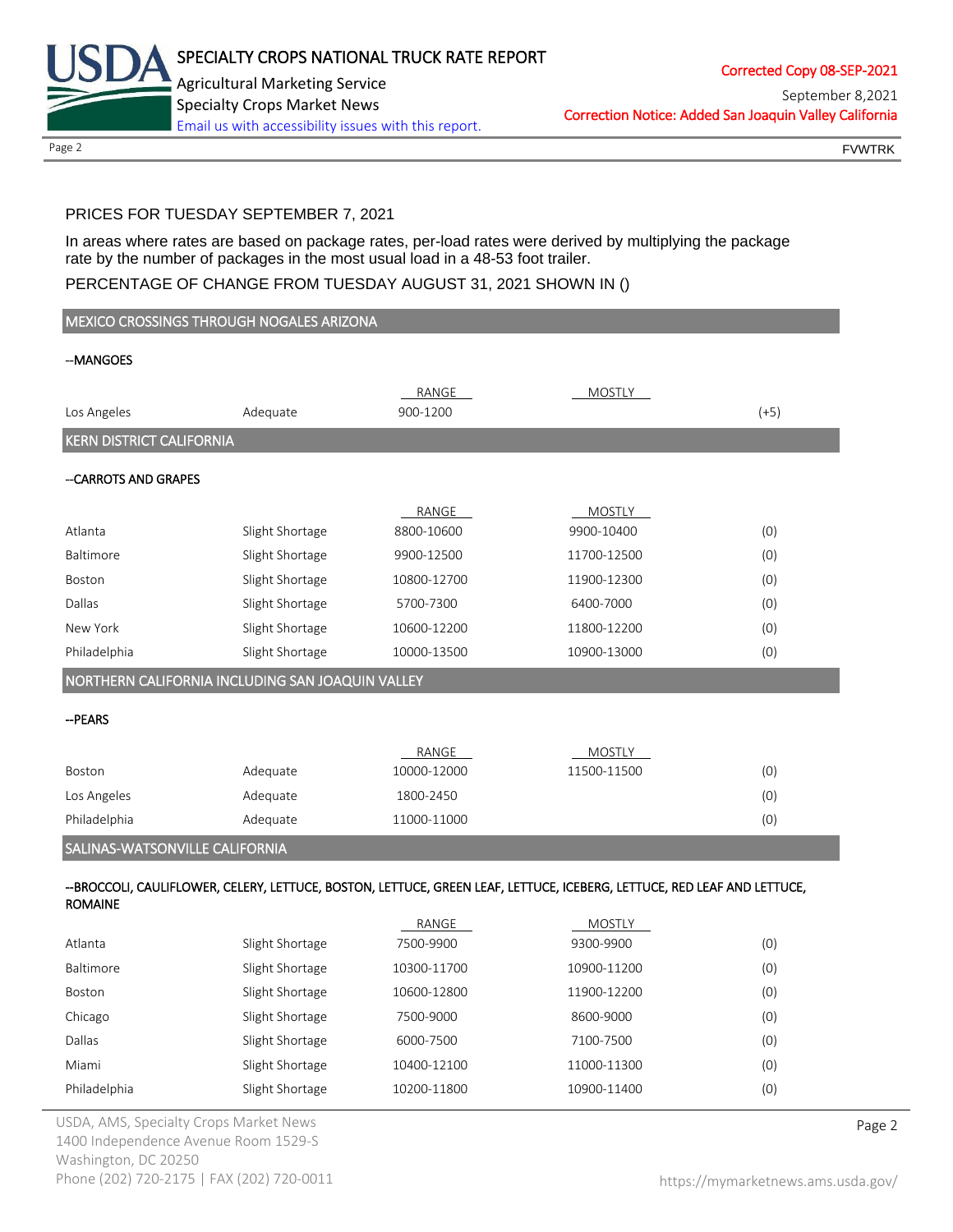

Corrected Copy 08-SEP-2021

Correction Notice: Added San Joaquin Valley California September 8,2021

Page 3 FOR THE SERVER CONTROL CONTROL CONTROL CONTROL CONTROL CONTROL CONTROL CONTROL CONTROL CONTROL CONTROL CONTROL CONTROL CONTROL CONTROL CONTROL CONTROL CONTROL CONTROL CONTROL CONTROL CONTROL CONTROL CONTROL CONTROL

# SAN JOAQUIN VALLEY CALIFORNIA

|           |          | RANGE      | MOSTLY    |        |
|-----------|----------|------------|-----------|--------|
| Atlanta   | Adequate | 8400-9000  | 8500-8700 | $(+1)$ |
| Baltimore | Adequate | 9600-10000 | 9600-9800 | (0)    |
| Chicago   | Adequate | 7500-8800  | 7900-8400 | $(+1)$ |
| Dallas    | Adequate | 6700-7500  | 6700-7100 | (0)    |

#### SANTA MARIA CALIFORNIA

#### --LETTUCE, GREEN LEAF, LETTUCE, ICEBERG, LETTUCE, RED LEAF, LETTUCE, ROMAINE, BROCCOLI, CAULIFLOWER AND CELERY

|               |                 | RANGE       | <b>MOSTLY</b> |     |
|---------------|-----------------|-------------|---------------|-----|
| Atlanta       | Slight Shortage | 8400-10000  | 9000-9600     | (0) |
| Baltimore     | Slight Shortage | 10400-11600 |               | (0) |
| <b>Boston</b> | Slight Shortage | 11300-12900 | 12200-12800   | (0) |
| Chicago       | Slight Shortage | 7100-8900   | 7500-8000     | (0) |
| Dallas        | Slight Shortage | 5800-7400   | 6400-6900     | (0) |
| New York      | Slight Shortage | 10500-12300 | 11300-12000   | (0) |
| Philadelphia  | Slight Shortage | 10100-11700 | 10900-11600   | (0) |

SOUTH DISTRICT CALIFORNIA

### --AVOCADOS, GRAPEFRUIT, LEMONS AND ORANGES

|               |                 | RANGE       | <b>MOSTLY</b> |     |
|---------------|-----------------|-------------|---------------|-----|
| Atlanta       | Slight Shortage | 7800-8800   | 8000-8500     | (0) |
| Baltimore     | Slight Shortage | 9600-10400  | 9600-10100    | (0) |
| <b>Boston</b> | Slight Shortage | 10100-11000 | 10200-10600   | (0) |
| Chicago       | Slight Shortage | 7300-8300   | 7400-7900     | (0) |
| Miami         | Slight Shortage | 9800-10600  | 10000-10500   | (0) |
| New York      | Slight Shortage | 9900-10800  | 10000-10500   | (0) |
| Philadelphia  | Slight Shortage | 9600-10500  | 9700-10200    | (0) |
| Seattle       | Slight Shortage | 5100-6400   | 5200-5700     | (0) |

# SAN LUIS VALLEY COLORADO

#### --POTATOES

|           |          | RANGE     | <b>MOSTLY</b> |     |
|-----------|----------|-----------|---------------|-----|
| Atlanta   | Shortage | 3600-3825 |               | (0) |
| Baltimore | Shortage | 5625-6075 |               | (0) |
| Boston    | Shortage | 5850-5975 |               | (0) |
| Chicago   | Shortage | 2925-3150 |               | (0) |

USDA, AMS, Specialty Crops Market News **Page 3** 1400 Independence Avenue Room 1529-S Washington, DC 20250 Phone (202) 720-2175 | FAX (202) 720-0011 <https://mymarketnews.ams.usda.gov/>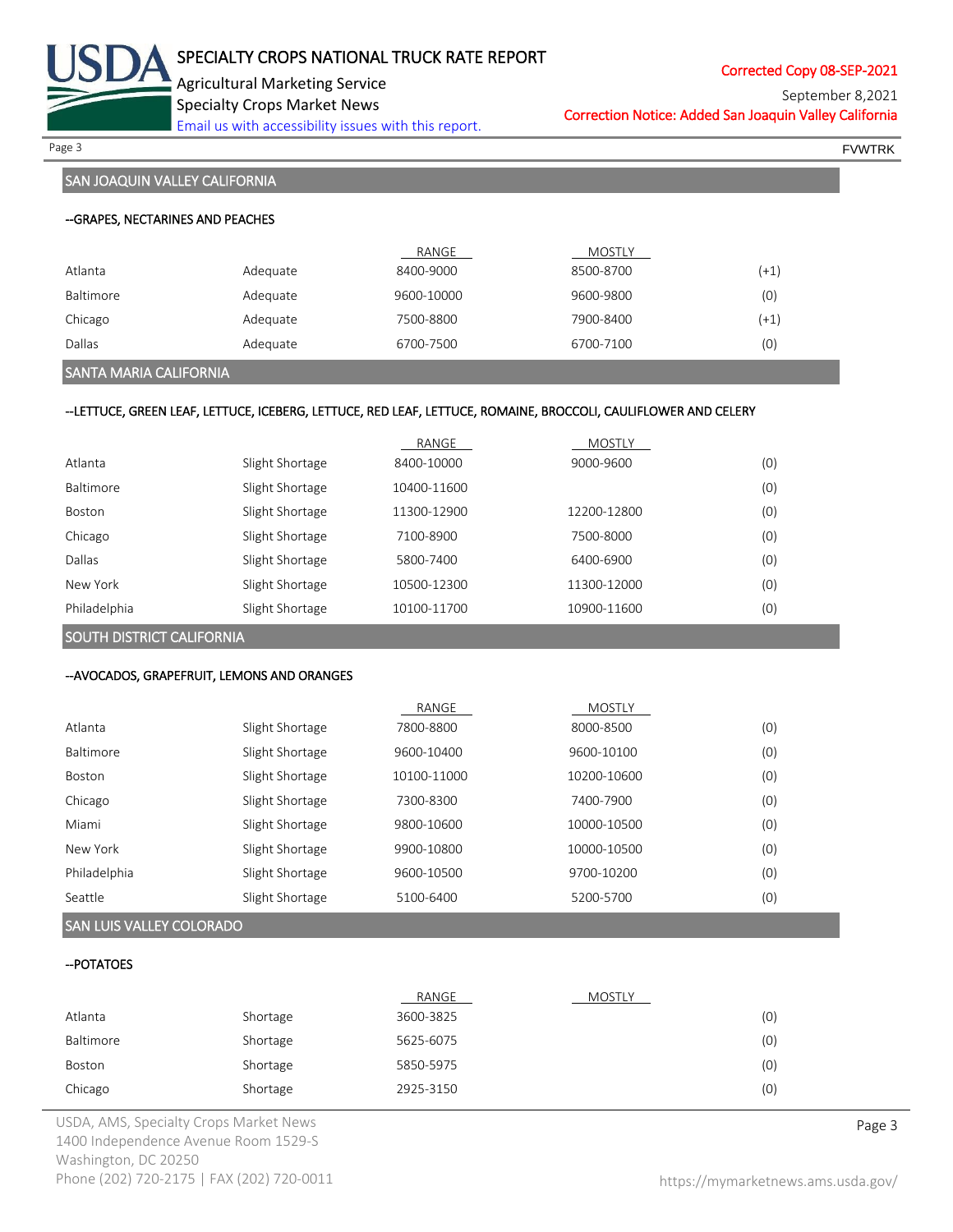

# SPECIALTY CROPS NATIONAL TRUCK RATE REPORT

Corrected Copy 08-SEP-2021

|   |  | <b>Agricultural Marketing Service</b> |  |
|---|--|---------------------------------------|--|
| - |  |                                       |  |

Specialty Crops Market News

[Email us with accessibility issues with this report.](mailto:mars@ams.usda.gov?subject=508%20Inquiry/Report)

Correction Notice: Added San Joaquin Valley California September 8,2021

| Page 4       |          |           | <b>FVWTRK</b> |
|--------------|----------|-----------|---------------|
| Dallas       | Shortage | 2250-2475 | (0)           |
| New York     | Shortage | 5850-6300 | (0)           |
| Philadelphia | Shortage | 5850-6300 | (0)           |
|              |          |           |               |

# DELAWARE, MARYLAND AND EASTERN SHORE VIRGINIA

#### --CANTALOUPES AND WATERMELONS

|              |          | RANGE     | MOSTLY    |         |
|--------------|----------|-----------|-----------|---------|
| Atlanta      | Shortage | 3200-3300 |           | $(+12)$ |
| Baltimore    | Shortage | 1000-1000 |           | $(-17)$ |
| Boston       | Shortage | 2600-2800 |           | (0)     |
| Chicago      | Shortage | 2000-2200 |           | $(-16)$ |
| New York     | Shortage | 1600-1700 | 1600-1600 | (-3)    |
| Philadelphia | Shortage | 1200-1200 |           | (-8)    |

# VIDALIA DISTRICT GEORGIA

#### LAST REPORT --ONIONS, DRY

|              |                | RANGE     | <b>MOSTLY</b> |         |
|--------------|----------------|-----------|---------------|---------|
| Atlanta      | Slight Surplus | 1000-1100 |               | (-9)    |
| Baltimore    | Slight Surplus | 2400-2900 |               | (0)     |
| Boston       | Slight Surplus | 4000-4500 |               | $(+1)$  |
| Chicago      | Adequate       | 3000-3000 |               | $(-12)$ |
| Dallas       | Slight Surplus | 3000-3000 |               | $(-1)$  |
| Los Angeles  | Slight Surplus | 4000-4000 |               | $(-8)$  |
| Miami        | Slight Surplus | 2000-2500 |               | $(-13)$ |
| New York     | Slight Surplus | 3900-4000 |               | $(+2)$  |
| Philadelphia | Slight Surplus | 3150-3200 |               | $(-1)$  |

# IDAHO AND MALHEUR COUNTY OREGON

#### --ONIONS, DRY

|              |                 | RANGE     | <b>MOSTLY</b> |     |
|--------------|-----------------|-----------|---------------|-----|
| Atlanta      | Slight Shortage | 6588-7225 |               | (0) |
| Baltimore    | Slight Shortage | 6800-7650 |               | (0) |
| Boston       | Slight Shortage | 8075-8500 |               | (0) |
| Chicago      | Slight Shortage | 4888-5525 |               | (0) |
| Dallas       | Slight Shortage | 5100-5950 |               | (0) |
| Los Angeles  | Slight Shortage | 2125-2550 |               | (0) |
| Miami        | Slight Shortage | 8288-8713 |               | (0) |
| New York     | Slight Shortage | 7650-8288 |               | (0) |
| Philadelphia | Slight Shortage | 7225-7650 |               | (0) |

USDA, AMS, Specialty Crops Market News **Page 4** 1400 Independence Avenue Room 1529-S Washington, DC 20250 Phone (202) 720-2175 | FAX (202) 720-0011 <https://mymarketnews.ams.usda.gov/>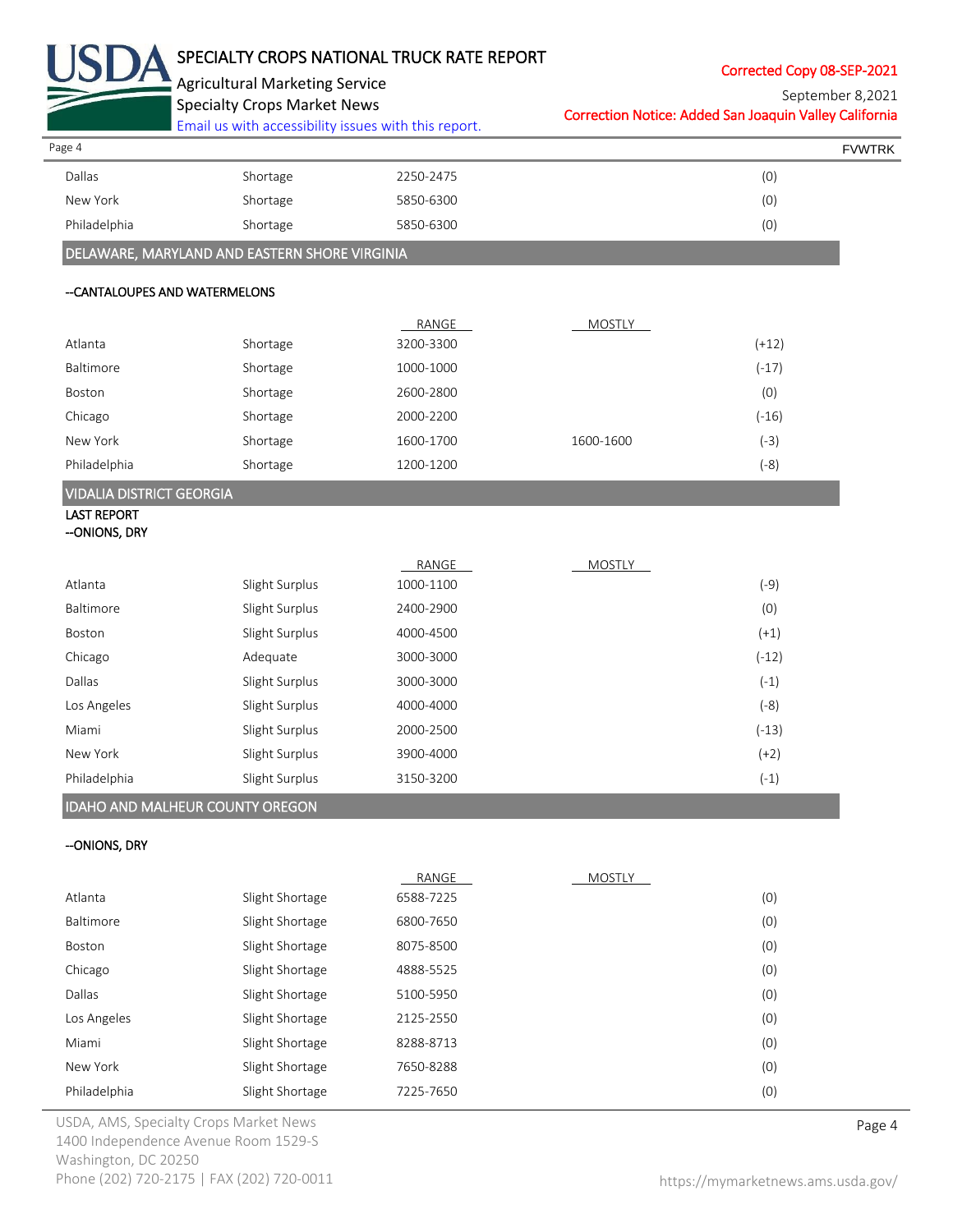

Page 5 FOUNTRK And the set of the set of the set of the set of the set of the set of the set of the set of the set of the set of the set of the set of the set of the set of the set of the set of the set of the set of the s

# UPPER VALLEY, TWIN FALLS-BURLEY DISTRICT IDAHO

### --POTATOES

|              |                 | RANGE     | <b>MOSTLY</b> |     |
|--------------|-----------------|-----------|---------------|-----|
| Atlanta      | Slight Shortage | 4888-5313 |               | (0) |
| Baltimore    | Slight Shortage | 6375-6800 |               | (0) |
| Boston       | Slight Shortage | 7000-8500 |               | (0) |
| Chicago      | Slight Shortage | 3600-4250 |               | (0) |
| Dallas       | Slight Shortage | 4038-4500 | 4250-4250     | (0) |
| Los Angeles  | Slight Shortage | 2300-2500 |               | (0) |
| Miami        | Slight Shortage | 7500-8000 |               | (0) |
| New York     | Slight Shortage | 6800-7225 |               | (0) |
| Philadelphia | Slight Shortage | 6800-7000 |               | (0) |

# SOUTHWEST INDIANA AND SOUTHEAST ILLINOIS

#### --WATERMELONS

|                                |                 | RANGE     | <b>MOSTLY</b> |        |
|--------------------------------|-----------------|-----------|---------------|--------|
| Chicago                        | Shortage        | 1600-1700 |               | $(-8)$ |
| BIG LAKE AND CENTRAL MINNESOTA |                 |           |               |        |
| -- POTATOES                    |                 |           |               |        |
|                                |                 | RANGE     | <b>MOSTLY</b> |        |
| Atlanta                        | Slight Shortage | 4300-5160 | 4730          | (0)    |
| Boston                         | Slight Shortage | 5590-6020 | 6020          | (0)    |
| Chicago                        | Slight Shortage | 1720-2365 | 2150-2365     | (0)    |
| Dallas                         | Slight Shortage | 3010-4300 | 3400-3870     | (0)    |
| Miami                          | Slight Shortage | 6020-6450 | 6450          | (0)    |
| New York                       | Slight Shortage | 5590-6020 |               | (0)    |
| Philadelphia                   | Slight Shortage | 4300-5375 | 5160-5375     | (0)    |
| <b>MISSISSIPPI</b>             |                 |           |               |        |
| --SWEET POTATOES               |                 |           |               |        |
|                                |                 | RANGE     | <b>MOSTLY</b> |        |
| Atlanta                        | Adequate        | 1300-1600 |               | (0)    |
| Chicago                        | Adequate        | 1800-2600 | 2000-2400     | (0)    |
| Dallas                         | Adequate        | 2200-2800 | 2600-2800     | (0)    |
| <b>NEW YORK</b>                |                 |           |               |        |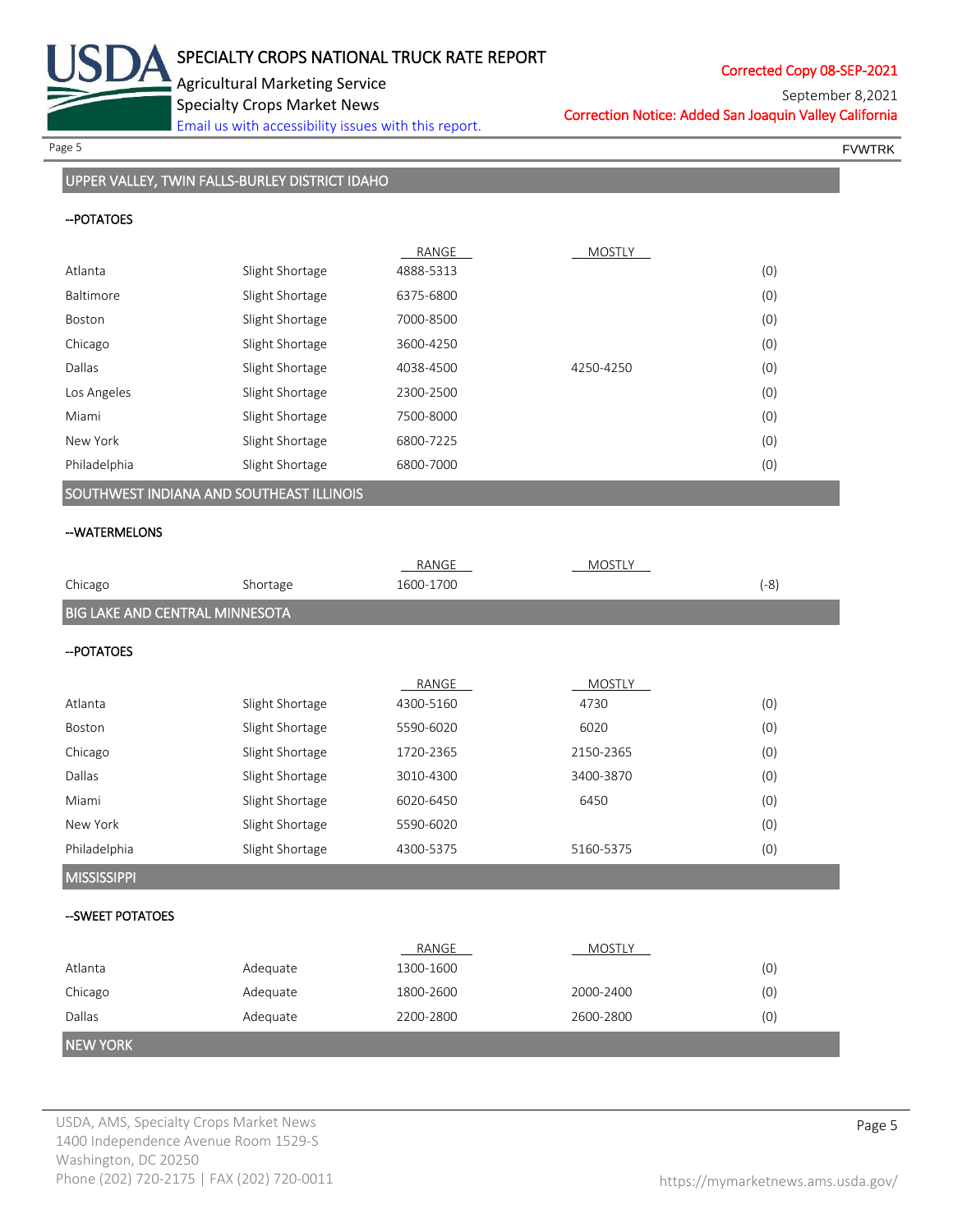

# SPECIALTY CROPS NATIONAL TRUCK RATE REPORT

Corrected Copy 08-SEP-2021

Agricultural Marketing Service

Specialty Crops Market News

[Email us with accessibility issues with this report.](mailto:mars@ams.usda.gov?subject=508%20Inquiry/Report)

Correction Notice: Added San Joaquin Valley California September 8,2021

Page 6 FVWTRK

#### --APPLES

|              |                 | RANGE     | <b>MOSTLY</b> |     |
|--------------|-----------------|-----------|---------------|-----|
| Atlanta      | Slight Shortage | 3500-4000 |               | (0) |
| Baltimore    | Slight Shortage | 1700-1700 |               | (0) |
| Boston       | Slight Shortage | 2300-3000 | 2500-2800     | (0) |
| Miami        | Slight Shortage | 5500-6000 |               | (0) |
| New York     | Slight Shortage | 1800-2100 |               | (0) |
| Philadelphia | Slight Shortage | 1700-2500 |               | (0) |

## EASTERN NORTH CAROLINA

#### --SWEET POTATOES

|                                             |                 | RANGE     | <b>MOSTLY</b> |        |
|---------------------------------------------|-----------------|-----------|---------------|--------|
| Atlanta                                     | Slight Shortage | 2500-2500 |               | (0)    |
| Baltimore                                   | Slight Shortage | 2000-2500 |               | (0)    |
| Boston                                      | Slight Shortage | 3000-4000 |               | $(+8)$ |
| Chicago                                     | Slight Shortage | 3500-3500 |               | (0)    |
| Miami                                       | Slight Shortage | 3000-3000 |               | (0)    |
| New York                                    | Slight Shortage | 2500-3000 |               | (0)    |
| Philadelphia                                | Slight Shortage | 2200-2400 |               | (+2)   |
| <b>MEXICO CROSSINGS THROUGH SOUTH TEXAS</b> |                 |           |               |        |

#### --PEPPERS, ANAHEIM, PEPPERS, BELL TYPE, PEPPERS, HABANERO, PEPPERS, JALAPENO, PEPPERS, POBLANO, PEPPERS, SERRANO, TOMATOES, GRAPE TYPE, TOMATOES, PLUM TYPE, BROCCOLI, CARROTS, CHAYOTE, CILANTRO, CUCUMBERS, LIMES, MANGOES, PAPAYA, PINEAPPLES, TOMATILLOS, TOMATOES AND WATERMELONS

|               |          | RANGE     | <b>MOSTLY</b> |        |
|---------------|----------|-----------|---------------|--------|
| Atlanta       | Adequate | 3400-3800 | 3600-3700     | (+6)   |
| Baltimore     | Adequate | 4800-5300 | 5100-5200     | (-4)   |
| <b>Boston</b> | Adequate | 5800-6500 | 6100-6200     | $(+3)$ |
| Chicago       | Adequate | 3300-3900 | 3800-3900     | (0)    |
| Dallas        | Adequate | 1400-1800 | 1600-1700     | (0)    |
| Los Angeles   | Adequate | 2800-3500 | 3200-3300     | (0)    |
| Miami         | Adequate | 4000-4600 | 4400-4500     | $(+7)$ |
| New York      | Adequate | 5600-6000 | 5800-5900     | $(-4)$ |
| Philadelphia  | Adequate | 4800-5700 | 5400-5500     | $(-7)$ |
| Seattle       | Adequate | 5200-6300 | 5800-6000     | (+2)   |
|               |          |           |               |        |

# COLUMBIA BASIN WASHINGTON

#### --ONIONS, DRY AND POTATOES

|                      |                                           | RANGE     | MOSTLY |                                    |
|----------------------|-------------------------------------------|-----------|--------|------------------------------------|
| Atlanta              | Slight Shortage                           | 6650-7600 |        | (0)                                |
|                      | USDA, AMS, Specialty Crops Market News    |           |        | Page 6                             |
|                      | 1400 Independence Avenue Room 1529-S      |           |        |                                    |
| Washington, DC 20250 |                                           |           |        |                                    |
|                      | Phone (202) 720-2175   FAX (202) 720-0011 |           |        | https://mymarketnews.ams.usda.gov/ |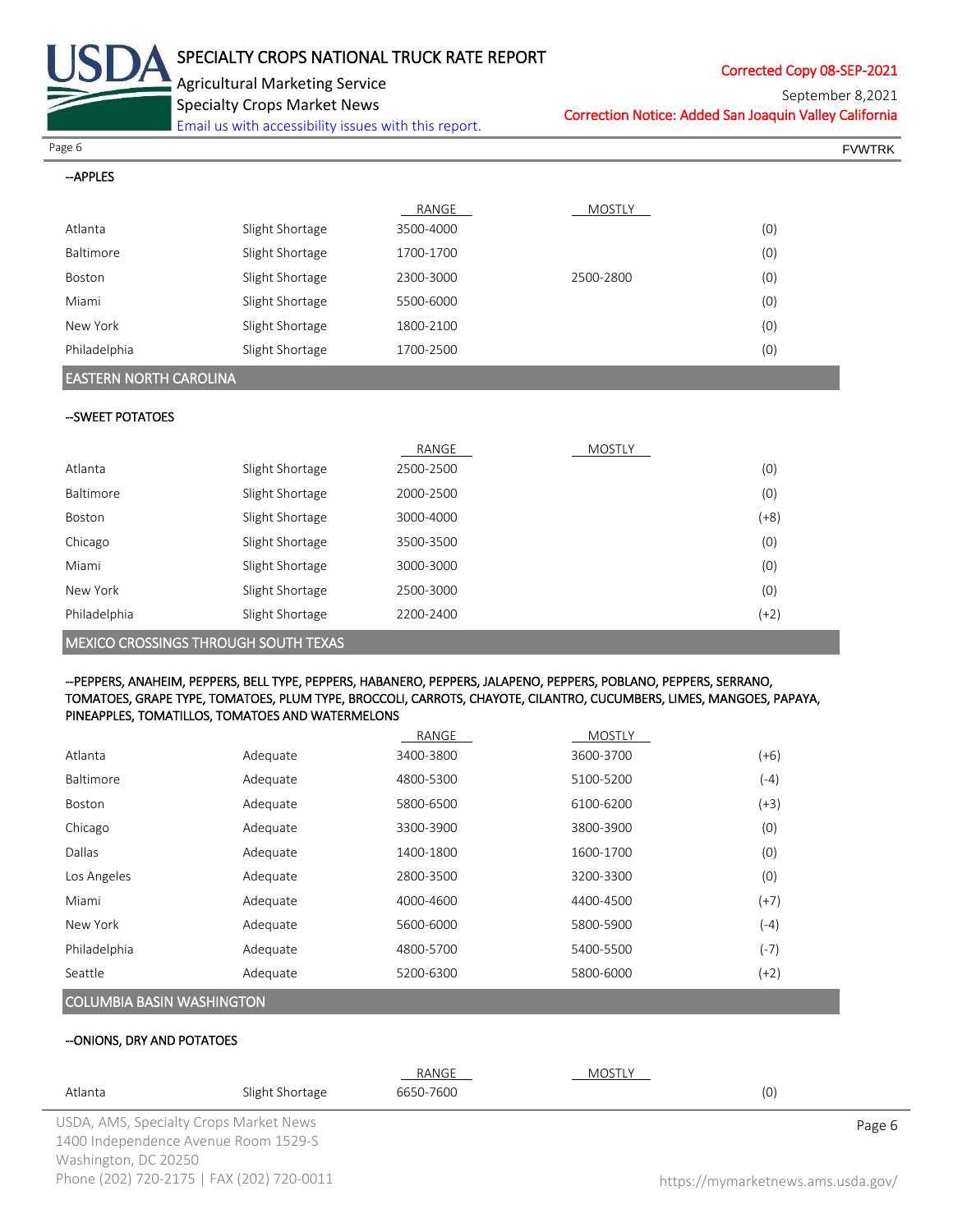

# SPECIALTY CROPS NATIONAL TRUCK RATE REPORT

Corrected Copy 08-SEP-2021

Agricultural Marketing Service Specialty Crops Market News

[Email us with accessibility issues with this report.](mailto:mars@ams.usda.gov?subject=508%20Inquiry/Report)

Correction Notice: Added San Joaquin Valley California September 8,2021

| Page 7      |                 |           | <b>FVWTRK</b> |
|-------------|-----------------|-----------|---------------|
| Dallas      | Slight Shortage | 5600-6300 | (0)           |
| Los Angeles | Slight Shortage | 2300-2700 | (0)           |
| Miami       | Slight Shortage | 8600-9000 | (0)           |
| New York    | Slight Shortage | 8200-9000 | (0)           |

YAKIMA VALLEY AND WENATCHEE DISTRICT WASHINGTON

#### --APPLES, BLUEBERRIES AND PEARS

|              |          | RANGE     | <b>MOSTLY</b> |        |
|--------------|----------|-----------|---------------|--------|
| Atlanta      | Shortage | 7600-8600 | 7800-8300     | $(+2)$ |
| Baltimore    | Shortage | 8200-9300 | 8300-8800     | $(+1)$ |
| Boston       | Shortage | 8700-9700 | 8800-9300     | (0)    |
| Chicago      | Shortage | 6200-7200 | 6400-6800     | (0)    |
| Dallas       | Shortage | 6200-7000 | 6200-6600     | (0)    |
| Los Angeles  | Shortage | 2100-2800 | 2300-2700     | (0)    |
| Miami        | Shortage | 9100-9800 | 9100-9600     | (0)    |
| New York     | Shortage | 8600-9700 | 8800-9300     | $(+2)$ |
| Philadelphia | Shortage | 8200-9300 | 8200-8600     | (0)    |
| Seattle      | Shortage | 900-1500  | 1150-1350     | (0)    |

### CENTRAL WISCONSIN

#### --POTATOES

|              |                 | RANGE     | <b>MOSTLY</b> |     |
|--------------|-----------------|-----------|---------------|-----|
| Atlanta      | Shortage        | 4250-5100 |               | (0) |
| Baltimore    | Slight Shortage | 5100-5525 |               | (0) |
| Boston       | Shortage        | 5525-5950 |               | (0) |
| Chicago      | Slight Shortage | 1063-1200 |               | (0) |
| Miami        | Shortage        | 5950-6800 | 6000-6000     | (0) |
| New York     | Shortage        | 5525-5950 |               | (0) |
| Philadelphia | Slight Shortage | 5100-5525 |               | (0) |